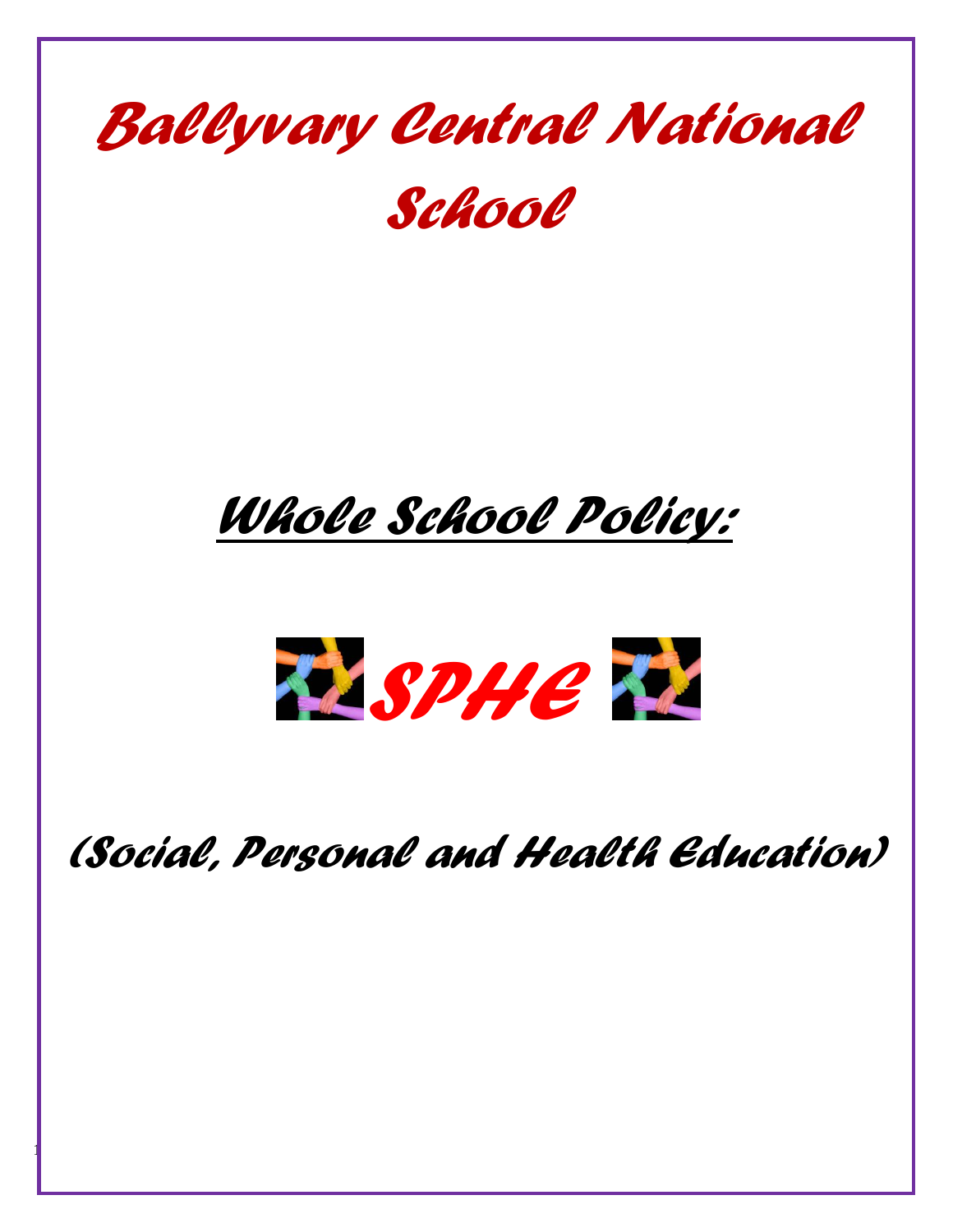#### **Introductory Statement & Rationale:**

S.P.H.E in our school should foster the personal development, health and well being of each individual child enabling them to feel valued and included in the family, the school, community and wider community. R. S.E will be integrated into the S.P.H.E programme.

We endeavour to implement the curriculum in such a way as to treat the social, personal and health dimensions of child's life in an integrated manner. The SPHE curriculum has been taught in Ballyvary National School for many years through various programmes and initiatives such as Stay Safe, Walk Tall, Relationships and Sexuality Education and through our involvement in the Green Schools. It has also been taught through integration with other subject areas such as Physical Education, Religion, Geography, Art, Music etc. We wish to outline clearly our formal whole school plan for the teaching of SPHE.

#### **Aims:**

- $\triangleright$  To promote the personal development and well being of the child.
- $\triangleright$  To foster in the child a sense of care and respect for himself/herself and others and an appreciation of the dignity of every human being.
- $\triangleright$  To promote the health of the child and provide a foundation for healthy living in all it's aspects.
- $\triangleright$  To enable the child to make informed decisions and choices about the social, personal and health dimensions of life both now and in the future.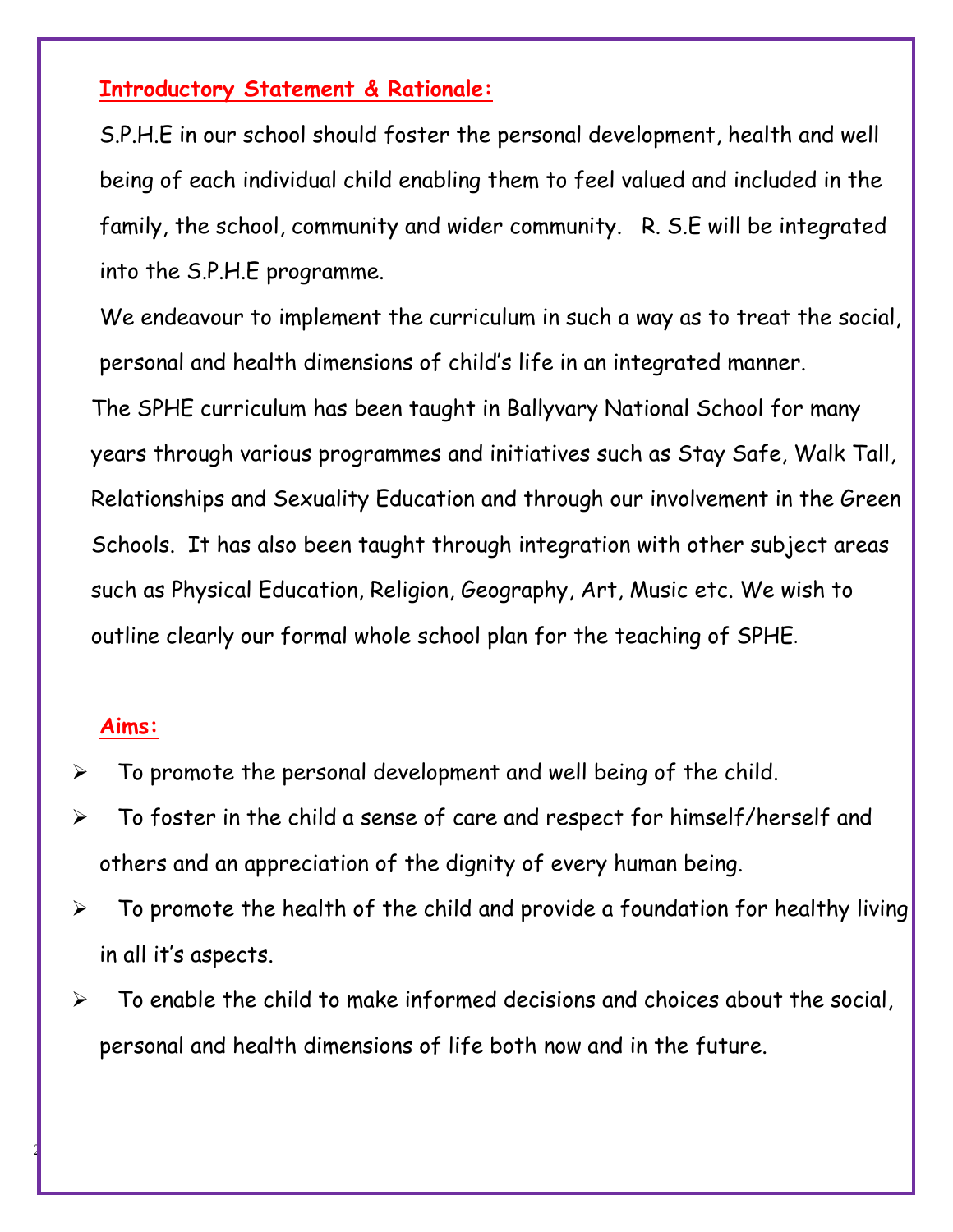- $\triangleright$  To develop in the child a sense of social responsibility, a commitment to active and participative citizenship and an appreciation of the democratic way of life.
- $\triangleright$  To enable the child to respect human and cultural diversity and to appreciate and understand the interdependent nature of the world.

## **Broad Objectives:**

- $\triangleright$  Be self-confident and have a positive sense of self esteem.
- $\triangleright$  Develop and enhance the social skills of communication, co-operation and conflict resolution.
- $\triangleright$  Create and maintain supportive relationships both now and in the future.
- $\triangleright$  Develop an understanding of healthy living.
- $\triangleright$  Develop a sense of safety and an ability to protect him/her from danger and abuse.
- $\triangleright$  Make decisions and solve problems.
- $\triangleright$  Become aware of and discerning about, the various influences on choices and decisions.
- $\triangleright$  Respect the environment and develop a sense of responsibility for long term care.
- $\triangleright$  Develop some of the skills and abilities necessary for participating fully in groups and in society.
- $\triangleright$  Begin to understand the concepts of personal, local, national, European and global identity.
- $\triangleright$  Respect the diversity that exist in society.

3

Understand the importance of seeking truth, justice and peace.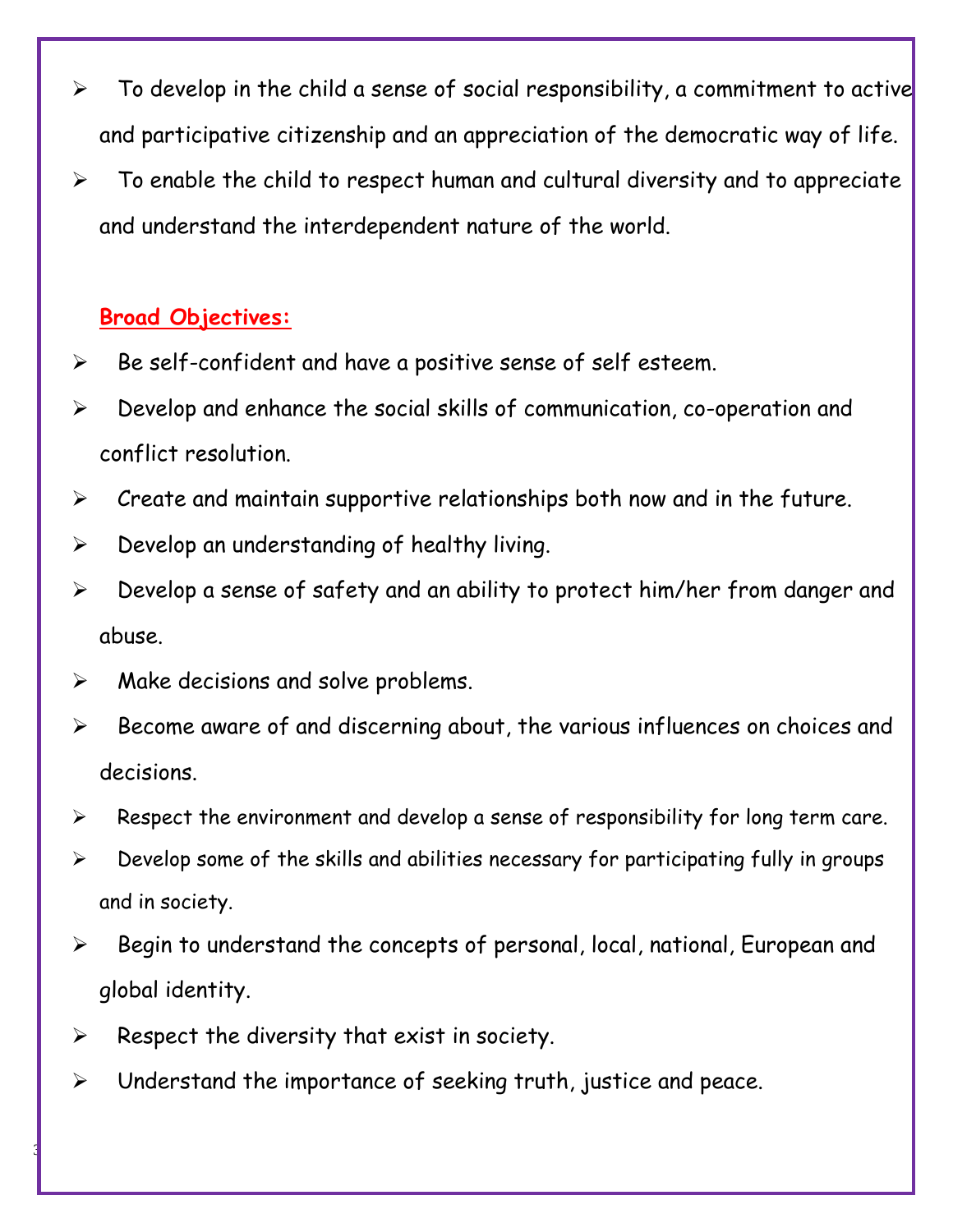#### **Content of Policy**

### **Curriculum:**

4

## *1. Strands and Strand Units:*

The curriculum is delineated at four levels—infant classes, first and second classes, third and fourth classes, and fifth and sixth classes—and is divided into three strands: Myself, Myself and others, and Myself and the wider world.

Each of these strands is further subdivided into a number of strand units or topic areas that contain particular objectives.

Ballyvary National School will teach aspects of all three major strands each year and strand units will be chosen in such a way that the child will receive a comprehensive programme in SPHE over a two-year period.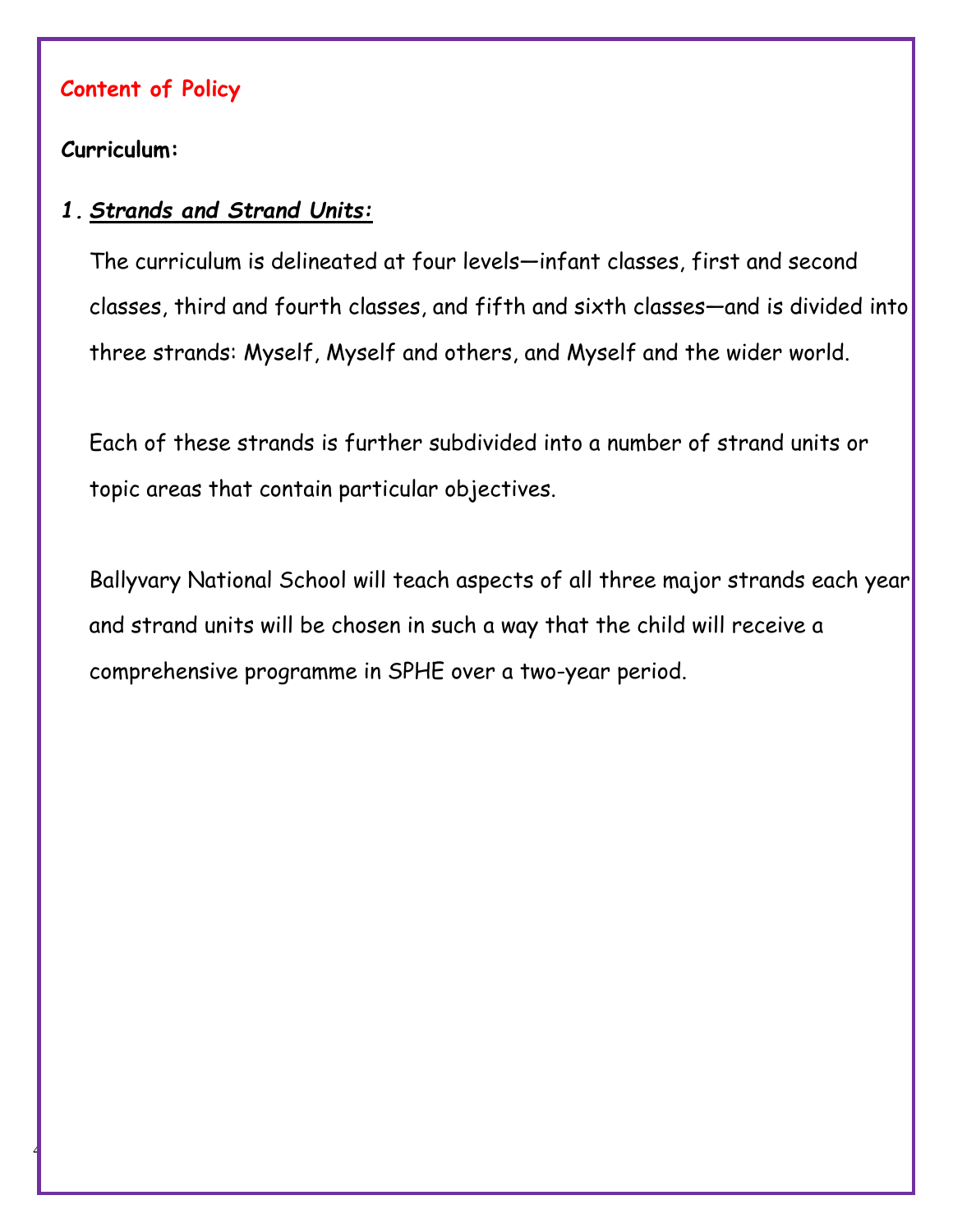| <b>Strand</b>               | <b>Strand Units (Year 1)</b>                 | <b>Strand Units (Year 2)</b>                                                                                                            |
|-----------------------------|----------------------------------------------|-----------------------------------------------------------------------------------------------------------------------------------------|
| Myself                      | Self-identity (Sept.-Oct.)                   | Safety and Protection (Jan -                                                                                                            |
|                             |                                              | Feb)-Stay Safe                                                                                                                          |
|                             | Taking care of my body (Jan-<br>Feb)         | <b>Making Decisions (March -</b><br>April)                                                                                              |
|                             | <b>Growing and Changing (Mar-</b><br>April)  | *This strand unit is for third<br>to sixth only. Infants to second<br>complete the Safety Issues<br>section of Safety and<br>Protection |
| Myself & Others             | My Friends and Other People<br>$(Nov - Dec)$ | Myself & My Family (Sep - Oct)<br>Relating to others (May - June)                                                                       |
| Myself & the Wider<br>World | Developing Citizenship (May -<br>June)       | Media Education (Nov - Dec)                                                                                                             |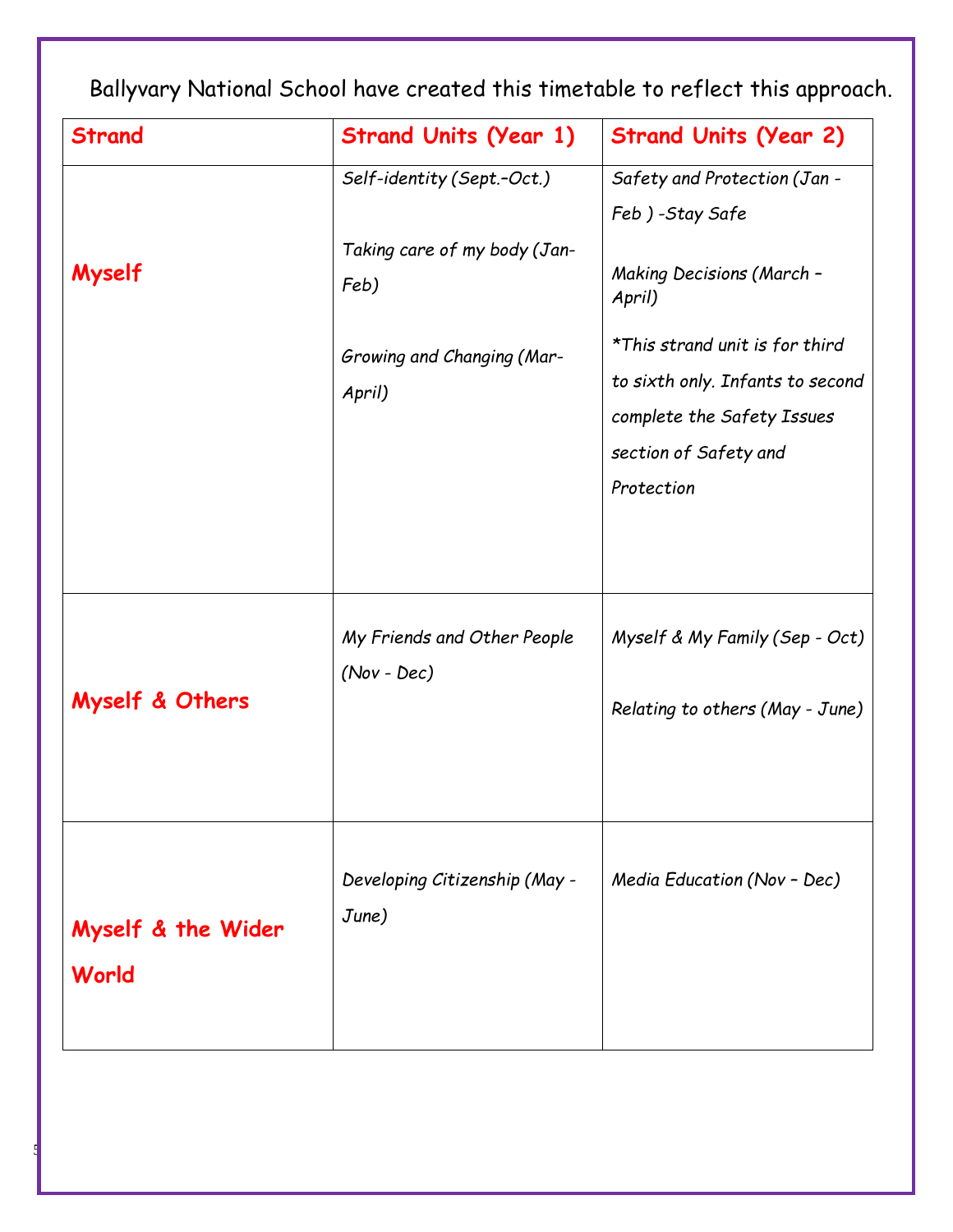## *2. Stay Safe Programme:*

'All primary schools are required to fully implement the Stay Safe programme. The Stay Safe programme for primary schools plays a valuable role in helping children develop the skills necessary to enable them to recognise and resist abuse and potentially abusive situations'. (Child Protection Procedures for Primary and Post-Primary Schools 2017, P. 67).

The Stay Safe programme will be taught in Ballyvary National School in its entirety as part of the two-year cycle of SPHE. All teachers will outline this clearly in their individual planning documents.

# *3. Contexts for SPHE:*

 SPHE will be taught in Ballyvary National School through a combination of the following contexts:

## **Positive School Climate and Atmosphere**

Ballyvary National School has created a positive atmosphere by:

- building effective communication
- catering for individual needs
- creating a health-promoting physical environment
- **developing democratic processes**
- enhancing self-esteem

- **F** fostering respect for diversity
- fostering inclusive and respectful language
- developing appropriate communication
- developing a school approach to assessment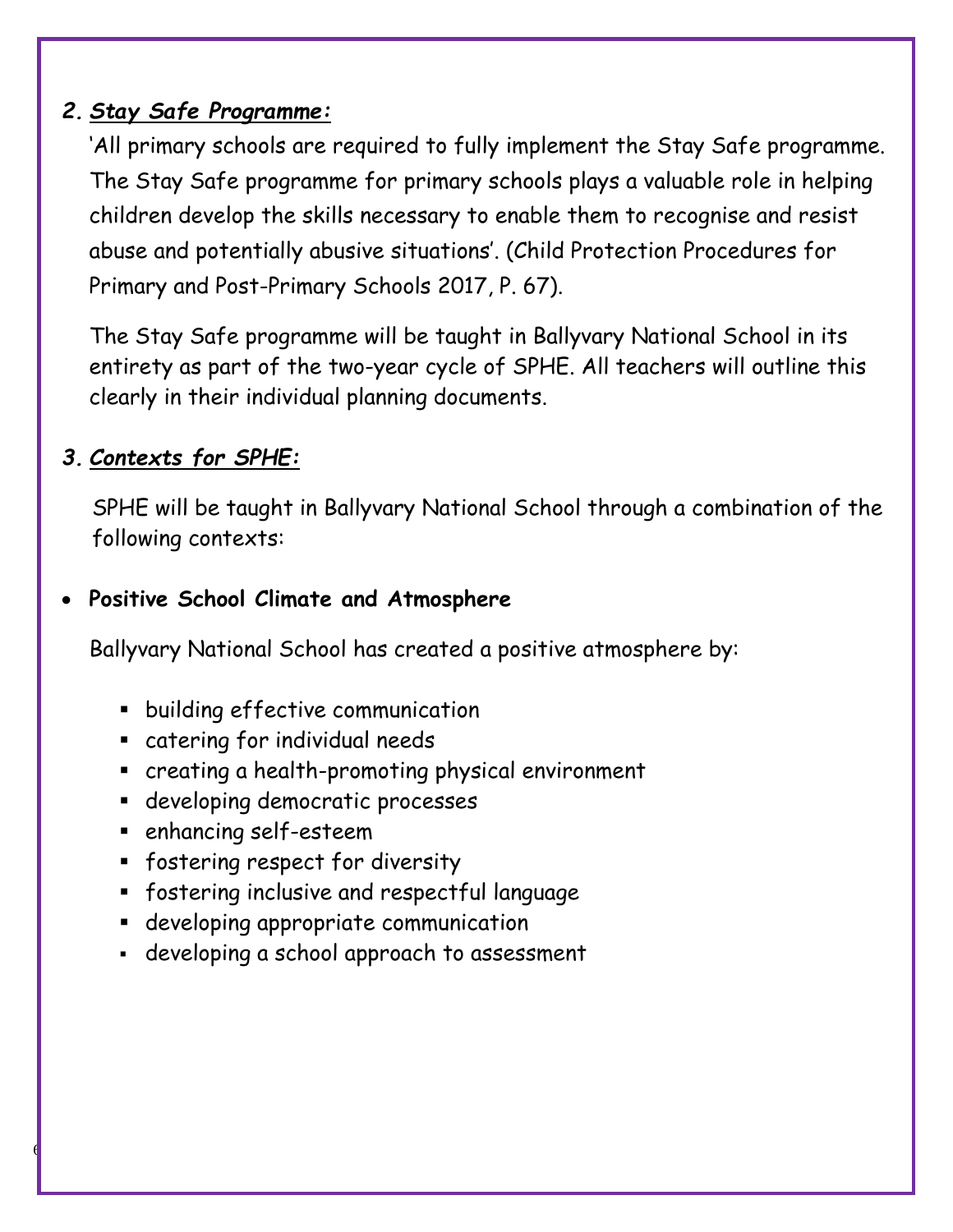#### **Discrete time for SPHE**

SPHE is allocated  $\frac{1}{2}$  hour per week on each teacher's timetable in Ballyvary National School. However, teachers may allocate some discrete time e.g. 1 hour per fortnight to allow for more in-depth exploration of a strand unit. Discrete SPHE time provides for the teaching of some elements of the programme during designated class periods*.* It also allows for elements to be addressed as they arise. Discrete time can be used to develop and practise particular skills, deal with sensitive issues or explore issues that are not addressed in other areas of the curriculum. This time is used as required rather than confining the time to a set period in each week.

## **Integration with other subject areas and Linkage within SPHE**

SPHE naturally lends itself to integration and linkage with other subject areas. Teachers will endeavour to adopt a thematic approach to SPHE by integrating it with other subject areas such as Language, Geography, History, Religion, Visual Arts, Physical Education, etc. Themes/Projects such as The Christmas Shoebox Appeal, Farm-Safety, Healthy Heart Week, Lenten Campaign, etc. will also be explored.

## *4. Approaches and Methodologies:*

Ballyvary National School believe that the approaches and methodologies used in SPHE are crucial to the effectiveness of the programme. Active learning is the principle learning and teaching approach recommended for SPHE, therefore we will endeavour to teach SPHE using a variety of strategies which include:

- Circle Time
- co-operative games and group work
- use of pictures / art work
- photographs and visual images
- written activities
- use of media

7

**EXTERN** information technologies and looking at children's work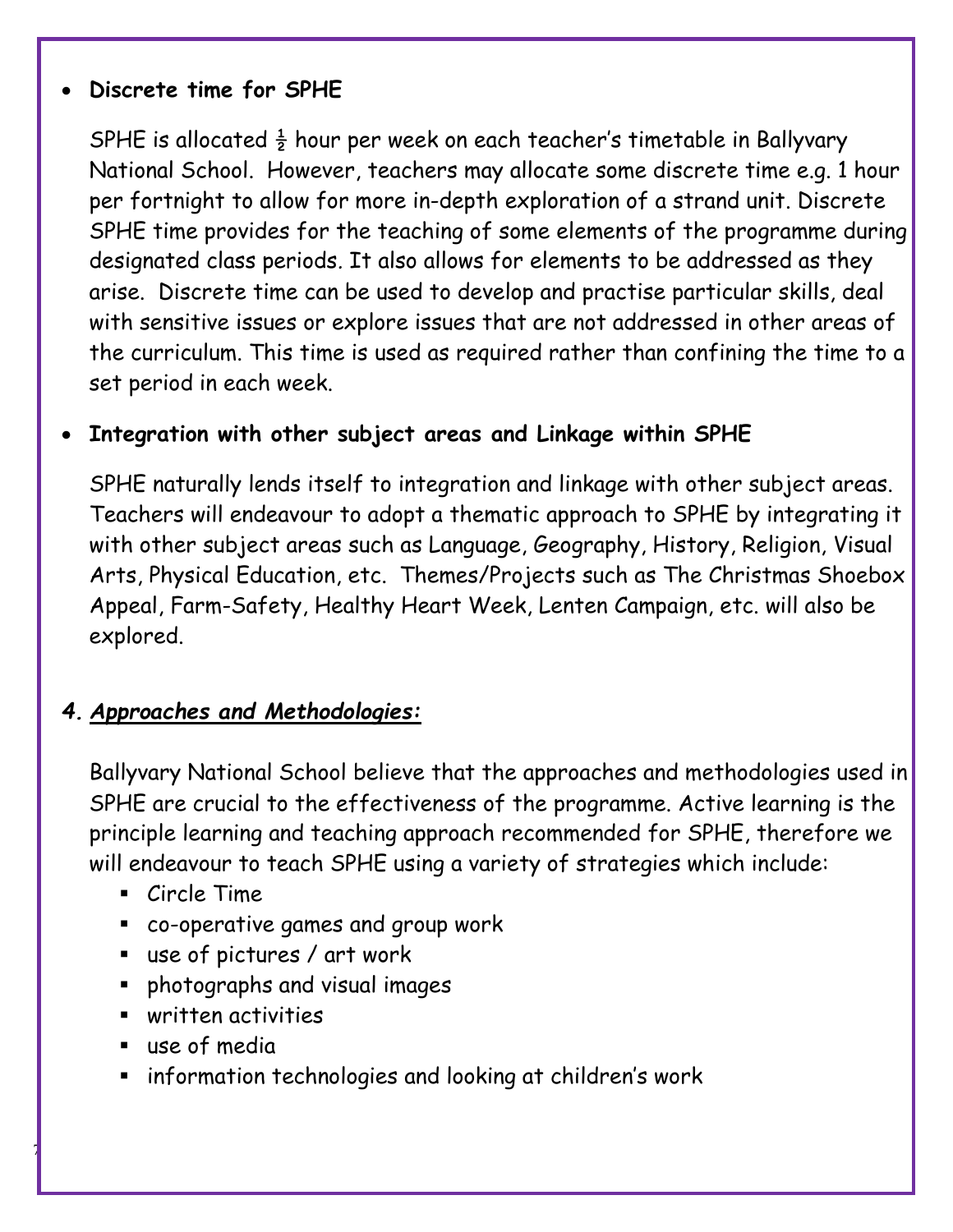## *5. Assessment:*

Assessment is a central part of the everyday learning and teaching process in SPHE. It can provide valuable information on the child's progress and on the effectiveness and suitability of the programme and the teaching methods being used.

Ballyvary National School uses the following recommended informal tools for assessment in SPHE:

- *Teacher observation*
- *Teacher-designed tasks and tests*
- *Portfolios and projects*
- *Hardback Copy / Stay Safe workbook / Material on Google Classroom*

## *6. Children with Different Needs:*

Teachers will endeavour to adapt and modify activities and methodologies in SPHE to encourage participation by children with special needs. The learning support and resource teachers will collaborate with class teachers to support and supplement the work done in the classroom where necessary. Ballyvary National School will liaise with trained professionals/appropriate agencies e.g. www.childhoodbereavement.ie when dealing with sensitive issues such as bereavement or loss to ensure that the children involved are fully supported.

## *7. Equality of Participation and Access:*

8

Ballyvary National School recognises and values diversity, and believes all children are entitled to access the services, facilities, or amenities that are available in the school environment. Ballyvary National School is a *mixed-sex* school, and we endeavour to challenge traditional stereotypes and ensure that equal opportunities are given to boys and girls to participate in discussion, debate, presentation, etc. Ballyvary National School is under *Roman Catholic* school management, and we endeavour to provide for *Members of Travelling*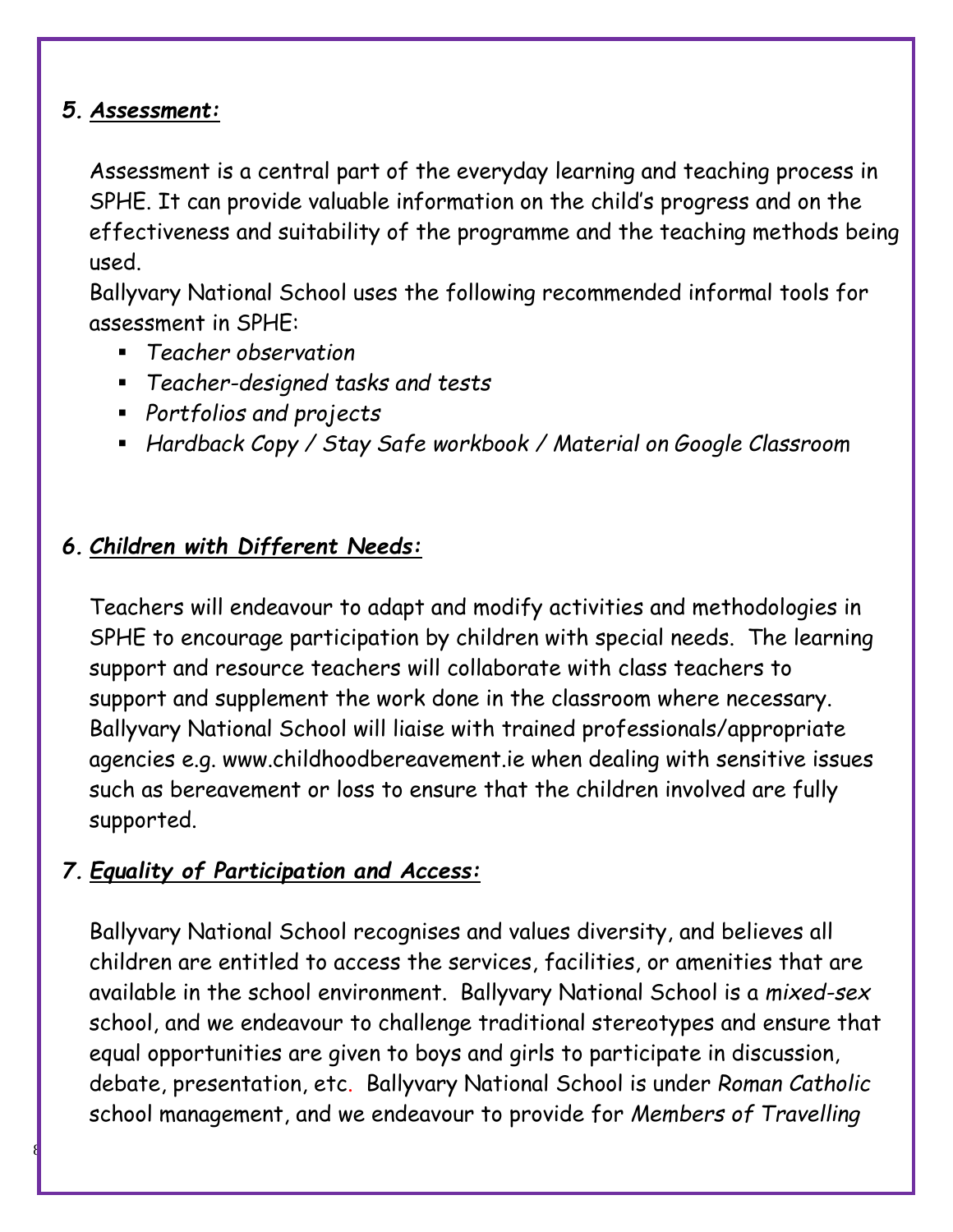*community, Children with disabilities, Families with literacy difficulties, Children who are learning English as a second language.*

## *8. Organisation:*

## *Policies and Programmes that support SPHE in Ballyvary National School:*

## *Policies*

- Child Safeguarding Statement
- Anti-Bullying
- Relationships and Sexuality Education
- Substance Use
- Code of Behaviour
- Admission Policy
- Health and Safety
- Healthy Eating
- Internet Acceptable Usage

## *Programmes*

- Green Flag
- GAA 5 star programme
- Friends for Life
- Stop, Think, Do
- What do you say?
- Bricks Club

- Friendship Formula
- Nurture Programme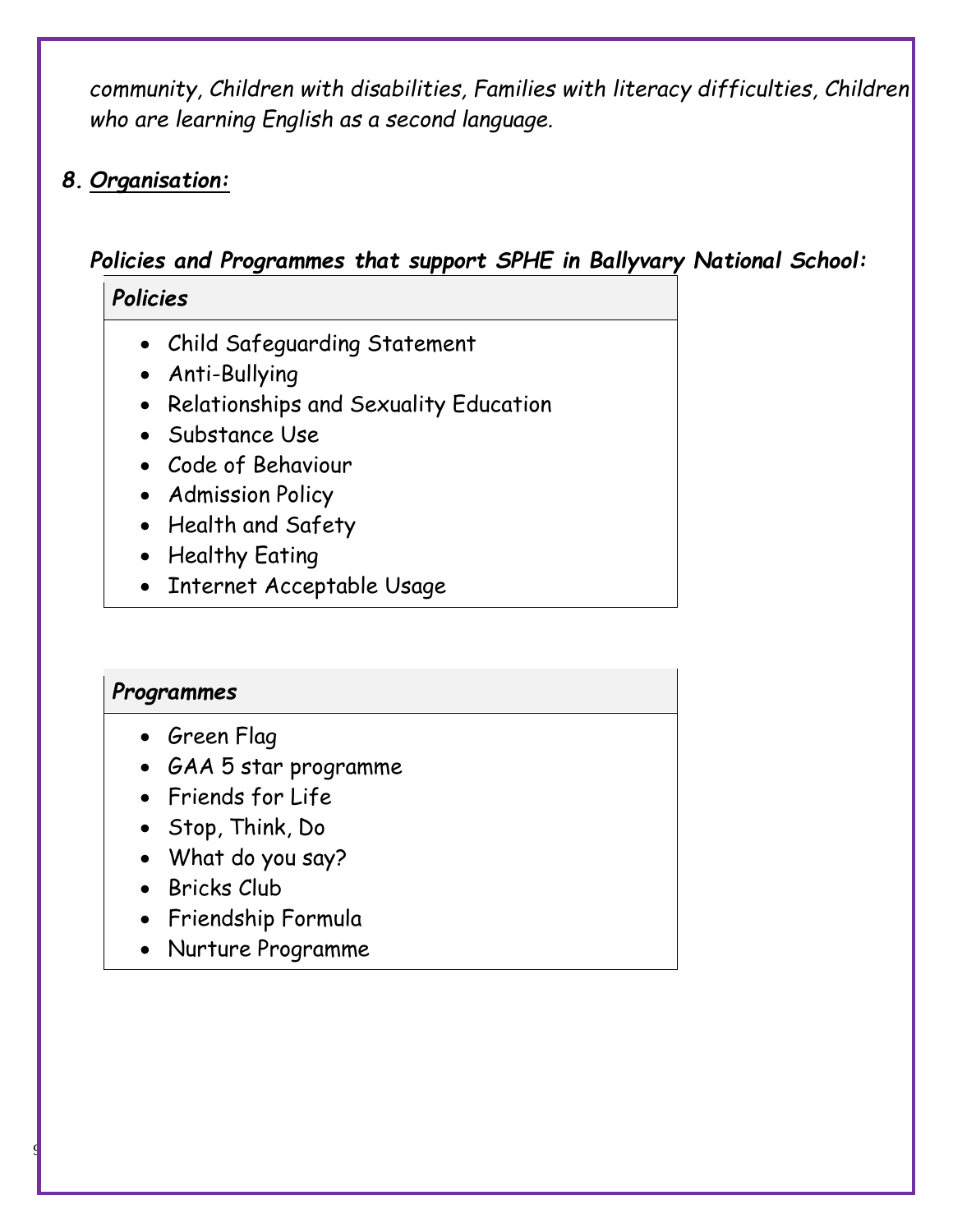## *9. Homework:*

SPHE homework, if prescribed in SPHE, will reflect the active learning approach and will reinforce information already taught during class.

#### *10. Resources:*

#### **Core Resources**

SPHE Curriculum – SPHE Teacher Guidelines

Making the Links

Walk Tall

Relationships and Sexuality (RSE) Manuals (See Appendix 1 for language)

Stay Safe

### **Examples of Additional Resources used in Ballyvary National School**

Be Safe

Friends for Life

Webwise

Mindfulness in the Classroom – book & cd (Michelle Gallen)

Break the Mould – Sinéad Burke

HeadBomz – Wreckin' Yer Head – Oisín McGann

United We Play – "Duchenne Muscular Dstrophy" book

Parent Power – Guidelines for Parents of National School Children

## **RSE Tutor**

Every two years we invite a tutor to talk to the parents, initially, and then the

children in  $5^{\text{th}}$  & 6<sup>th</sup> class on the topic of R.S.E.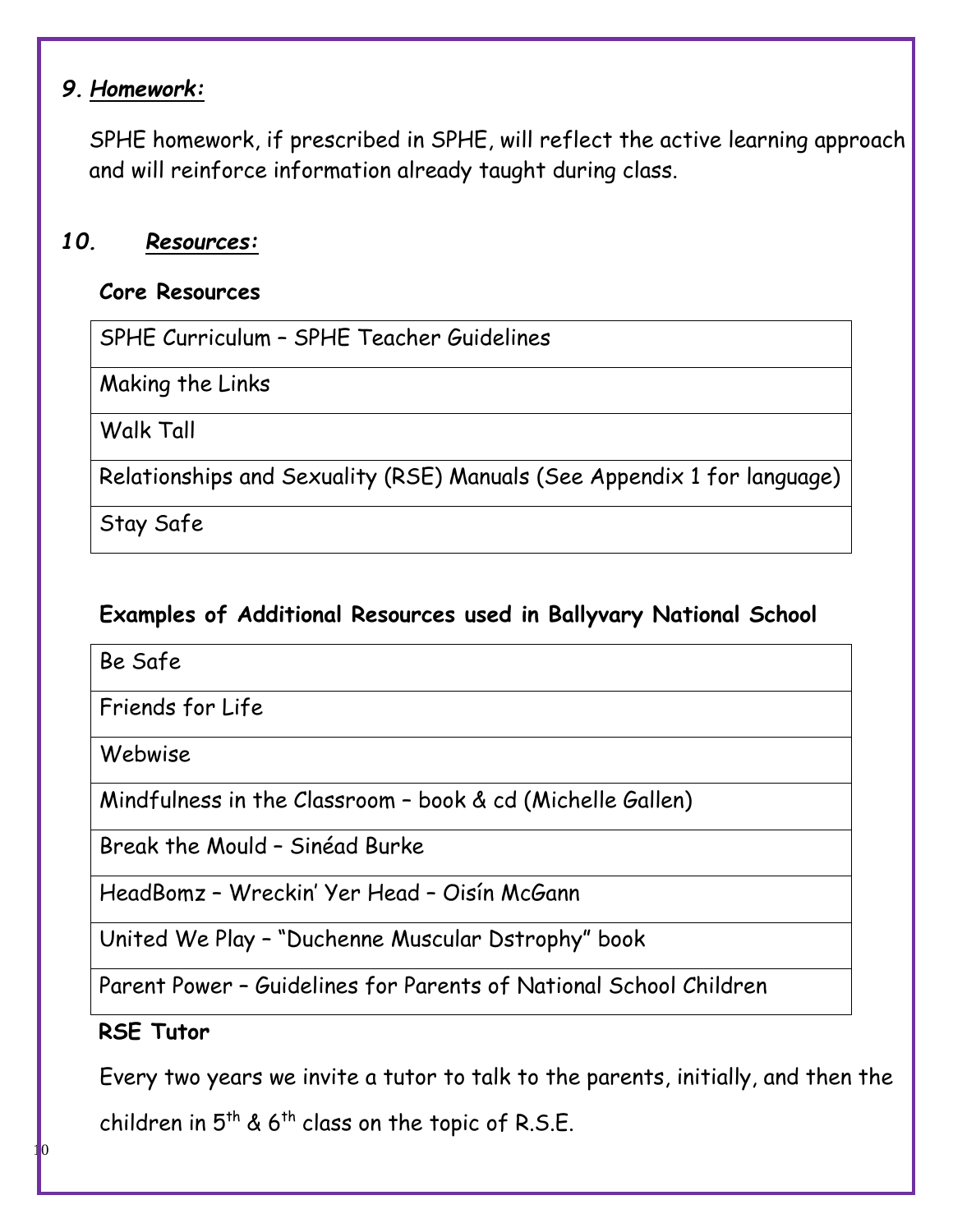## Appendix 1:

11

# **RSE Language Taught at each Class Level:**

| Junior / Senior Infants                 | <b>First / Second Class</b>             |  |
|-----------------------------------------|-----------------------------------------|--|
| Womb                                    | Penis                                   |  |
| Breastfeeding                           | Vulva                                   |  |
| Penis                                   | Vagina                                  |  |
| Vulva                                   | Womb                                    |  |
|                                         | Breastfeeding                           |  |
|                                         | Urethra                                 |  |
| Third / Fourth Class                    | Fifth / Sixth Class                     |  |
| Revise the language learned thus<br>far | Revise the language learned thus<br>far |  |
| umbilical cord                          | Wet dreams                              |  |
| changes in puberty                      | Busy Bodies Language*                   |  |
| menstruation                            | Semen                                   |  |
|                                         | Sexual Intercourse                      |  |

\*At fifth and sixth class level it is advised that parents / guardians read the Busy Bodies booklet and watch the dvd / videos provided by Busy Bodies.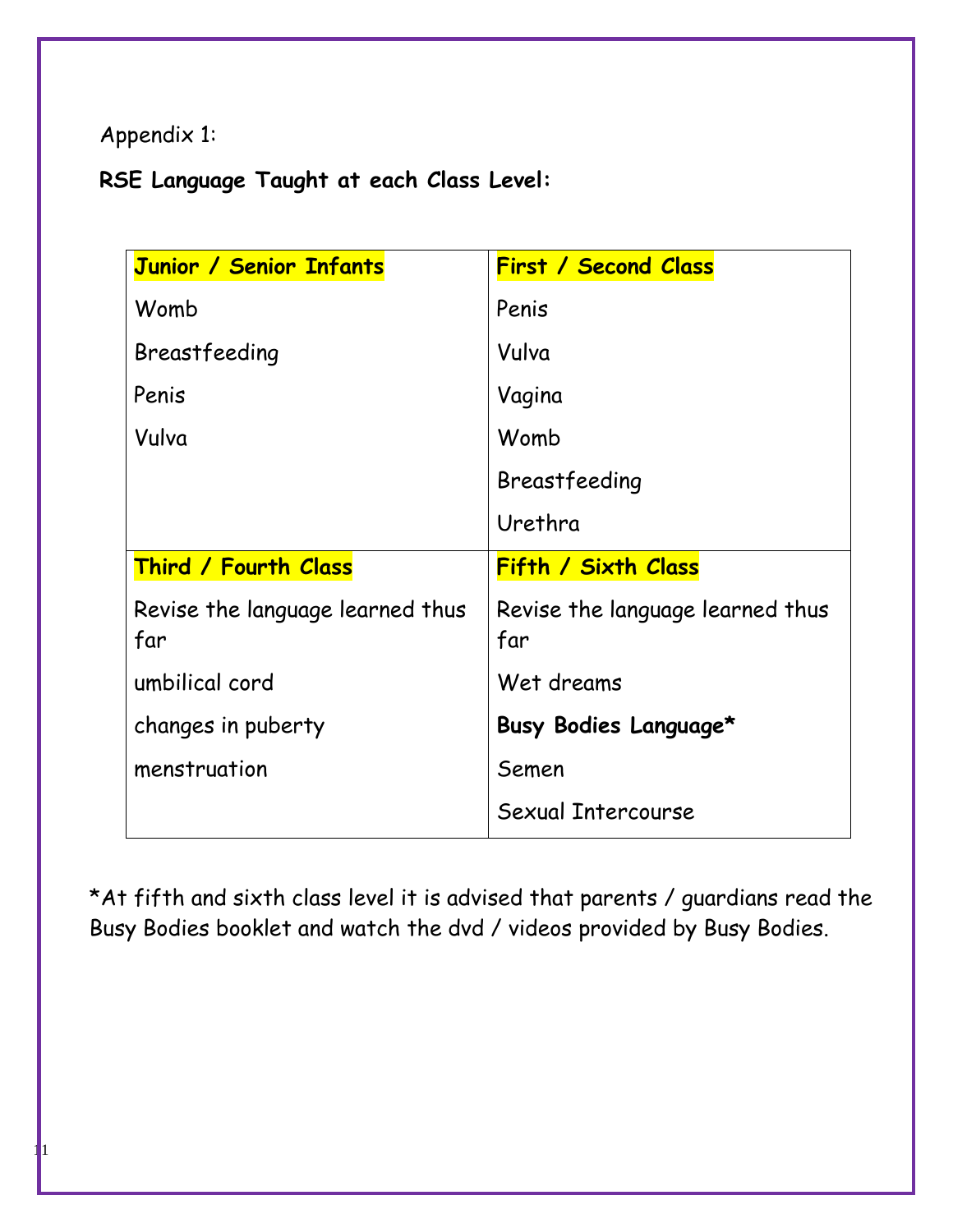# Appendix 2:

# **Substance Misuse Prevention - topic and associated organs:**

| Class                | <b>Topic</b>                 | Organs                     |
|----------------------|------------------------------|----------------------------|
| Jnr & Senior Infants | Healthy Eating - food        |                            |
|                      | pyramid.                     |                            |
|                      | What do babies need?         |                            |
|                      | Adult life cycle: baby,      |                            |
|                      | toddler, child, adult        |                            |
| First & Second Class | Unhealthy eating to excess   | <b>Brain</b>               |
|                      | (sugary foods, fizzy drinks) | Heart / Heart Conditions / |
|                      | Alcohol for parents          | Asthma                     |
|                      | Medicine, pills, creams      | Lungs                      |
|                      | Healthy Eating - food        | Stomach                    |
|                      | pyramid                      | Kidneys                    |
|                      | Medicines out of reach       | Liver                      |
|                      |                              | Mouth                      |
|                      |                              | Pancreas                   |
|                      |                              | Small and large intestine  |
| Third & Fourth Class | Alcohol                      | <b>Brain</b>               |
|                      | Smoking                      | Heart                      |
|                      | Solvents                     | Lungs                      |
|                      |                              | Stomach                    |
|                      |                              | Kidneys                    |
|                      |                              | Liver - Cirrhosis          |
|                      |                              | Mouth                      |